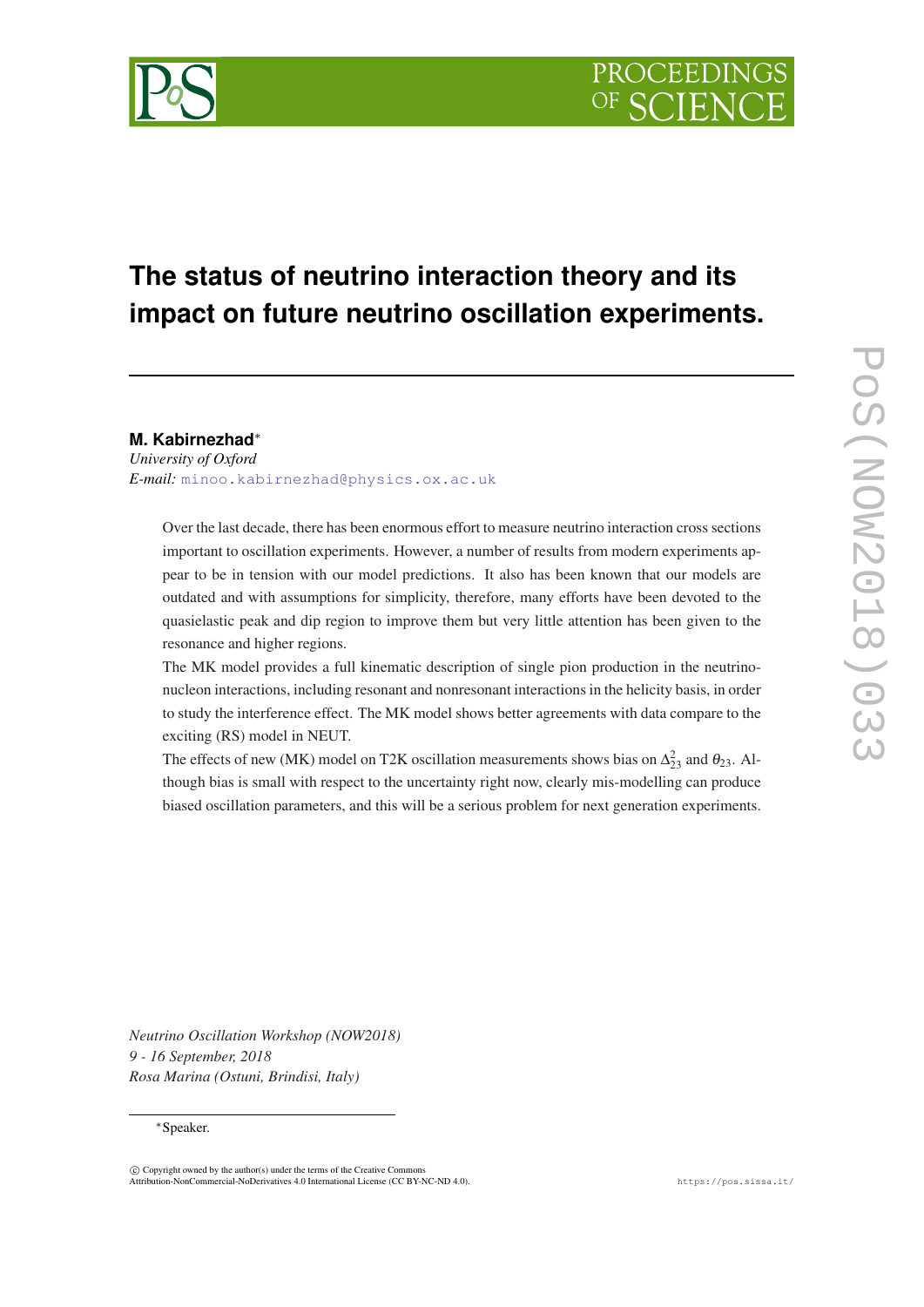# 1. Introduction

Current and planned accelerator-based neutrino oscillation experiments must operate in the intermediate (0.1−10 GeV) difficult energy range, where neutrinos interact with a single nucleon via different interactions while they overlap in the same range of energy(see Fig. ??). Besides these experiments use nuclear targets such as  ${}^{12}C$ ,  ${}^{16}O$  or  ${}^{40}Ar$ , where a number of nuclear effects complicate the modelling problem further. In addition, particles produced in neutrino-nucleon interactions can re-interact before leaving the nucleus and can be absorbed, change their kinematics or even charge before being detected which is called FSI effects. Because of FSI, it is not possible to unambiguously separate interaction modes in an experiment, it is only possible to measure the post-FSI final state particle content.

Neutrino interaction models are required to accurately predict the number and topology of ob-



Figure 1: νCC cross-section per nucleon.

served neutrino interactions and to estimate source of backgrounds. Neutrino interaction models are embedded in software called an "event generator". Two examples of currently using generators in neutrino experiment measurements are NEUT [?](primary generator for T2K, SK, secondary for others) and GENIE [?] (widely used by experiments).

In this paper, we introduce MK model which describes single pion production (SPP) in neutrinonucleon interaction. SPP channels make up the largest fraction of the inclusive neutrino-nucleus cross section in the intermediate range(see Fig. ??), a region covered by most accelerator-based neutrino beams. Foundation of neutrino-nucleus interaction models are neutrino-nucleon reaction processes like the one described by the MK model.

# 2. The MK model

Single pion production from a single nucleon occurs when the exchange boson has the requisite four-momentum to excite the target nucleon to a resonance state which promptly decays to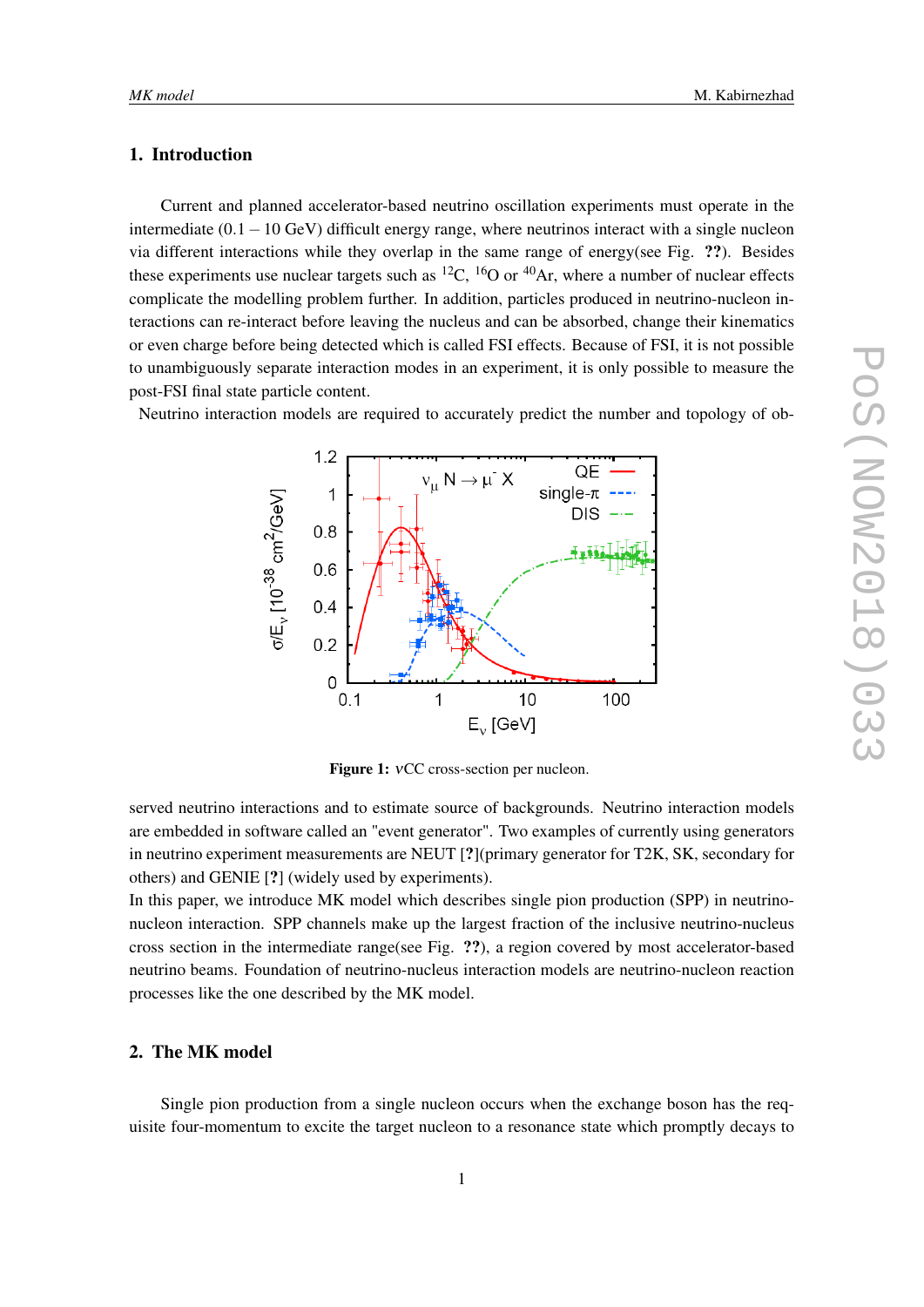produce a final-state pion (resonant interaction) or to create a pion at the interaction vertex which is called nonresonant interaction.

The Rein and Sehgal (RS) model [?] which is a default model for NEUT and GENIE describes only resonant interaction and does not include a reliable model for nonresonant processes and related interference terms. It is not a full kinematic model and the output of this model is  $d\sigma/dW dQ^2$ where it does not include the pion angles. In the new (MK) model the full kinematic cross section is calculated and the output of the model is  $d\sigma/dW dQ^2 d\theta_\pi d\phi_\pi$ .

interactions are defined by a set of Feynman diagrams as shown in Fig. ??. The pseudovector  $N\pi$ vertices are determined by the HNV model [?].

RS model is based on helicity amplitudes derived in a relativistic quark model. Therefore, the



Figure 2: Nonresonant pion production diagrams from Ref. [?]

helicity amplitudes of the above diagrams should be calculated In order to add them to the resonant helicity amplitudes coherently.

#### 3. Results

Implementing the MK model in NEUT enable us to do data comparison in any frame, in any physical region and any selection with any target. but we should keep in mind that MK model is only  $1\pi$  cross section model, therefore, we can only judge the model improvement with light targets such as hydrogen or deuterium. Fig ?? clearly shows that MK-model had a better agreement with data than the existing (RS) model in NEUT for pion momentum distribution in the lab frame. We



Figure 3: Pion momentum distribution for the  $v p \to \mu p \pi^+$  (left) and  $v n \to \mu n \pi^+$  (right) channels from ANL [?]. Model (solid red) and RS model (dashed blue) predictions of flux-averaged  $p_{\pi}$ -differential cross sections (with  $W < 2$  GeV cut), normalized to data are also presented for the two channels.

can also compare NEUT predictions (with RS and MK models ) with nuclear targets. Fig. ??